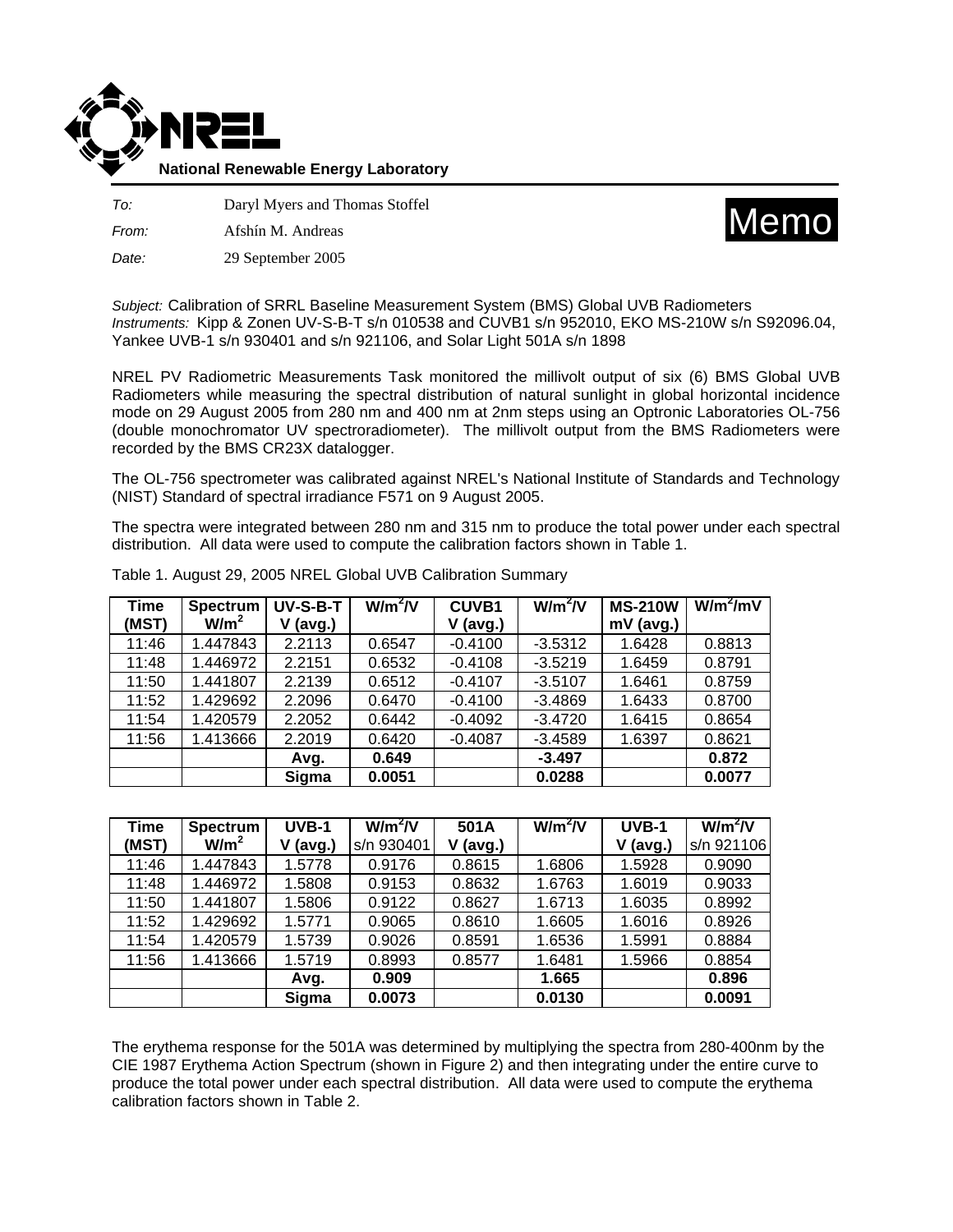| <b>Time</b><br>(MST) | <b>Erythema</b><br>Spectrum W/m <sup>2</sup> | <b>Erythema</b><br><b>Spectrum</b><br><b>MED/Hr</b> | Erythema<br><b>Spectrum</b><br><b>Index</b> | 501A<br>$V$ (avg.) | Erythema<br><b>MED/Hr/V</b> | <b>Erythema</b><br>Index/V |
|----------------------|----------------------------------------------|-----------------------------------------------------|---------------------------------------------|--------------------|-----------------------------|----------------------------|
| 11:46                | 0.19668                                      | 3.37353                                             | 7.86707                                     | 0.8615             | 3.9160                      | 9.1321                     |
| 11:48                | 0.19658                                      | 3.37185                                             | 7.86314                                     | 0.8632             | 3.9064                      | 9.1096                     |
| 11:50                | 0.19586                                      | 3.35960                                             | 7.83458                                     | 0.8627             | 3.8944                      | 9.0817                     |
| 11:52                | 0.19417                                      | 3.33048                                             | 7.76668                                     | 0.8610             | 3.8682                      | 9.0207                     |
| 11:54                | 0.19290                                      | 3.30871                                             | 7.71592                                     | 0.8591             | 3.8514                      | 8.9816                     |
| 11:56                | 0.19206                                      | 3.29429                                             | 7.68229                                     | 0.8577             | 3.8406                      | 8.9564                     |
|                      |                                              |                                                     |                                             | Avg.               | 3.880                       | 9.047                      |
|                      |                                              |                                                     |                                             | Sigma              | 0.0307                      | 0.0715                     |

Table 2. August 29, 2005 NREL Global Erythema Calibration Summary

Note: 1 MED/Hr = 0.0583 Erythema-W/m<sup>2</sup> and 1 Index = 0.025 Erythema-W/m<sup>2</sup>

## UNCERTAINTY

The estimated uncertainty in the OL-756 spectral irradiance calibration is ±4.0% from 300 nm to 400nm. The accuracy of the CR23X data logger was about 0.8%. Estimated uncertainty in the derived calibration factor is ±4.8% (limit of error). Spectral data is provided below.

**Figure 1**. Measured Spectral Distributions indicated by OL-756 UV Spectroradiometer 29 Aug 2005



## **OL756 Global Horizontal Spectra and UVB Normalized Spectral Responses**